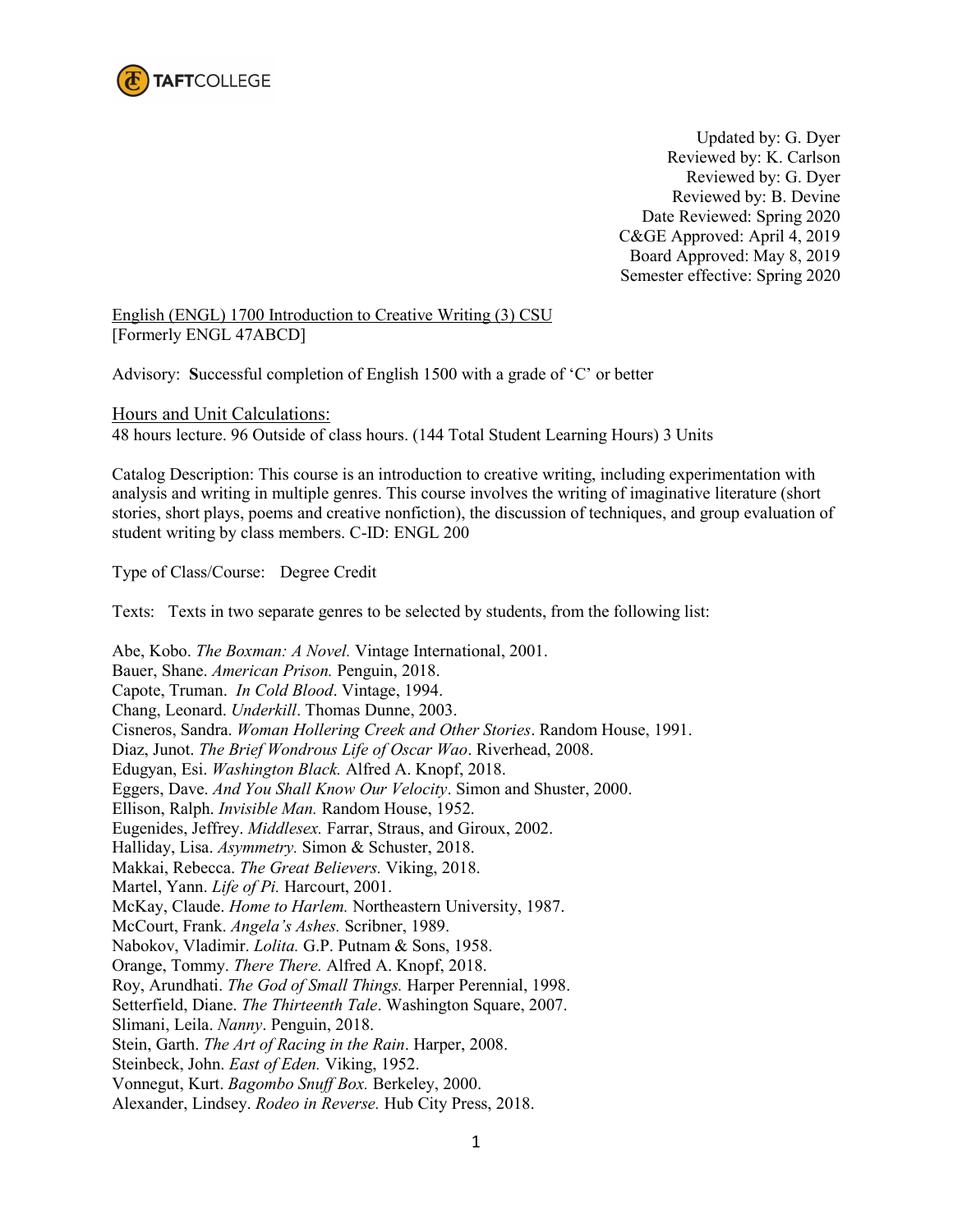

Asghar, Fatimah. *If They Come for Us.* One World, 2018. Ashbery, John. *Where Shall I Wander*. Ecco, 2005. Berrigan, Anselm. *Free Cell.* City Lights, 2009. Brown, Sterling. *The Collected Poems of Sterling A. Brown*. Ed. Michael S. Harper. Harper and Row, 1980. Caples, Garrett. *Power Ballads.* Wave, 2016. Cha, Theresa Hak Kyung. *Dictee*. University of California, 2001. Creeley, Robert. *Selected Poems*. University of California, 1996. Forsythe, Kelly. *Perennial.* Coffee House, 2018. Graham, Jorie. *Sea Change.* Ecco, 2008. Gizzi, Peter. *The Outernationale.* Wesleyan University, 2007. Johnson, James Weldon. *God's Trombones: Seven Negro Sermons in Verse*. Penguin, 1990. Lauterbach, Ann. *Or to Be Again*. Penguin, 2009. Lease, Joseph. *Broken World.* Coffee House, 2007. Limon, Ada. *The Carrying.* Coffee House, 2018. Moxley, Jennifer. *The Line*. Post-Apollo, 2007. Ngyuen, Diana Khoi. *Ghost Of.* Omnidawn, 2018. O'Hara, Frank. *Meditations in an Emergency.* Grove, 1996. Olivarez, Jose. *Citizen Illegal.* Haymarket Books, 2018. Paz, Octavio. *Selected Poems.* Ed. Eliot Weinberger. Trans. G Aroul et. al. New Directions, 1984. Pound, Ezra. *Personae: The Shorter Poems*. New Directions, 1990. Rich, Adrienne. *Telephone Ringing in the Labyrinth.* Norton, 2007. Stevens, Wallace. *The Palm at The End of The Mind: Selected Poems and a Play*. Vintage, 1990. Trethewey, Natasha. *Monument: Poems New and Selected.* Houghtin Mifflin Harcourt, 2018. Waldrop, Rosemarie. *Curves to the Apple.* New Directions, 2006. Waldrop, Kieth. *Transcendental Studies: A Trilogy*. University of California, 2009. Williams, Saul. *The Dead Emcee Scrolls: The Lost Teachings of Hip Hop*. MTV, 2006. Willis, Elizabeth. *Meteoric Flowers*. University, 2006. Yau, John. *Hawaiian Cowboys*. Black Sparrow, 1995. Yoon, Emily Jungman. *A Cruelty Special to Our Species.* Ecco, 2018. Carson, Rachel. *Silent Spring*. Houghton Mifflin, 1962. Blight, David W. *Frederick Douglass.* Simon & Schuster, 2018. Bloom, Harold. *Wallace Stevens: The Poems of Our Climate*. Cornell University, 1995. Borges, Jorge Luis. *Selected Non-fictions*. Ed. Eliot Weinberger. Trans. Ester Allen, Suzanne Jill Levine, and Eliot Weinberger. Viking, 1999. Brennan-Jobs, Lisa. *Small Fry*. Grove, 2018. Dillard, Annie. *Pilgrim at Tinker Creek*. Reprint edition. Farrar, Straus, and Giroux, 1998. Easterbrook, Gregg. *A Moment on the Earth: The Coming of Age of Environmental Optimism*. Viking, 1995. Eggers, Dave. *A Heartbreaking Work of Staggering Genius*. Vintage, 2001. Gladwell, Malcolm. *Blink.* Little Brown, 2005. Grealy, Lucy. *Autobiography of a Face*. Little Brown, 2005. Kingston, Maxine Hong. *The Woman Warrior: Memoirs of a Girlhood among Ghosts*. Vintage International Edition. Vintage, 1989. Mortenson, Greg, and David Oliver Relin. *Three cups of Tea*. Viking, 2006. Nafisis, Azar. *Reading Lolita in Tehran*. Random House, 2003. Nabokov, Vladimir. *Speak, Memory: An Autobiography Revisited*. Vintage, 1989. Sontag, Susan. *At the Same Time: Essays and Speeches*. Farrar, Straus, and Giroux, 2007. Vonnegut, Kurt*. Wampeters, Foma, & Granfaloons (Opinions)*. Dell, 1989. Westover, Tara. *Educated.* Random House, 2018.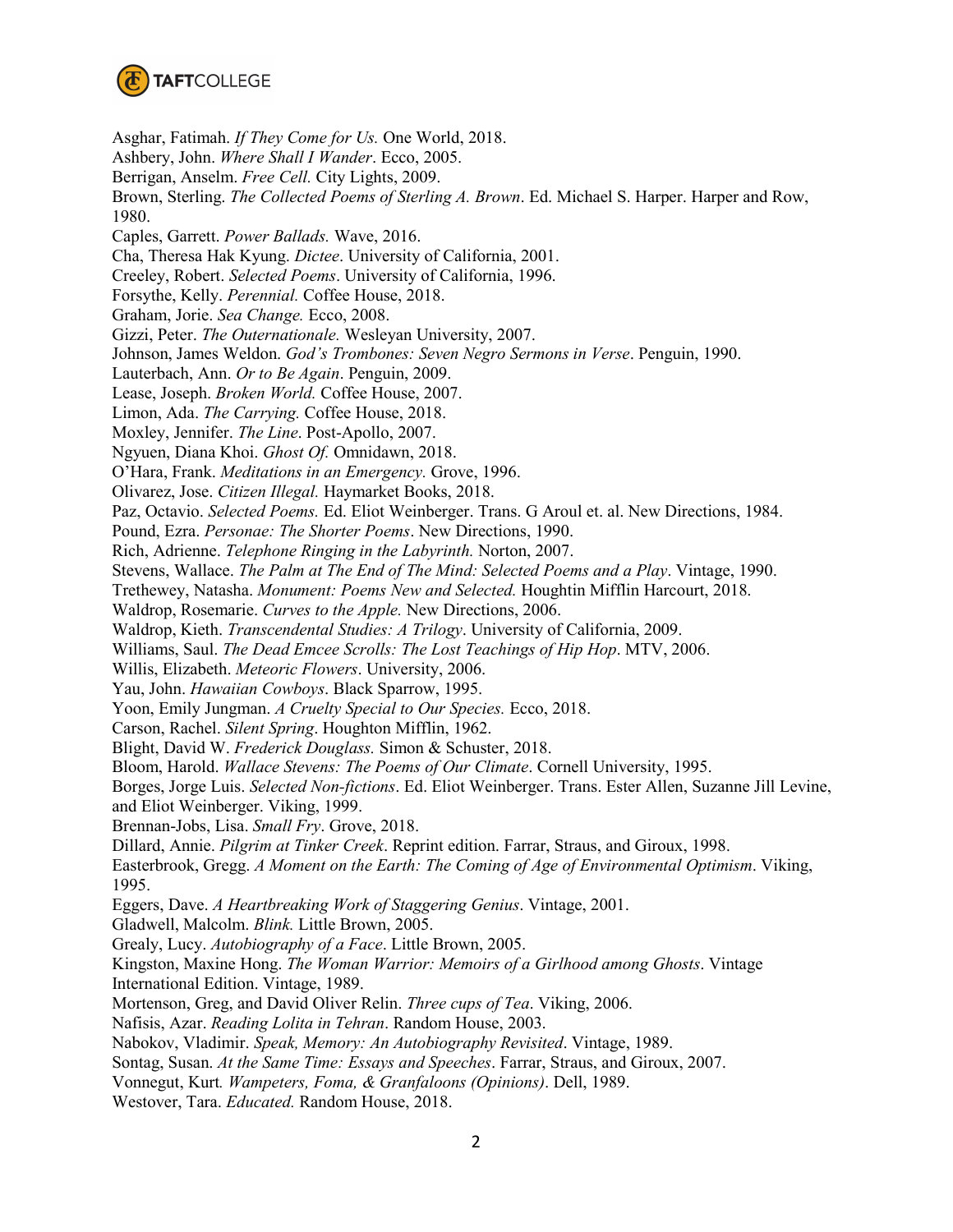

X, Malcolm, and Alex Haley. *The Autobiography of Malcolm X*. One World/Ballantine, 1992. Albee, Edward*. Seascape: A Play*. Overlook Duckworth, 2008. Arndt, Michael D. *Little Miss Sunshine: The Shooting Script*. Newmarket, 2007. Black, Dustin Lance. *Milk: The Shooting Script.* New Market, 2007. Chekhov, Anton. *The Three Sisters.* Trans. Randell Jarell. Macmillan, 1969. Coen, Ethan, Joel Coen, and Homer. *O Brother Where Art Thou?* Faber, 2000. Garland, Alex*. 28 Days Later*. Faber, 2002. Kaufman, Charlie. *Eternal Sunshine of the Spotless Mind: The Shooting Script*. Newmarket, 2004. Lawrence, Jerome, and Robert E. Lee. *Inherit the Wind*. New York: Ballantine, 2007. Marlowe, Christopher. *Doctor Faustus*. Oxford University, 2009. Miller, Arthur. *Death of a Salesman: Certain Private Conversations in Two Acts and a Requiem*. Penguin, 1998. Vogel, Paula. The *Long Christmas Ride Home: A Puppet Play with Actors*. Theatre Communications Group, 2004. Wilde, Oscar. *The Importance of Being Earnest and Four Other Plays*. Barnes and Noble Classics, 2003. Williams, Tennessee. *A Streetcar Named Desire*. New Directions, 1980.

Chacon, Daniel. *Hotel Juarez.* Arte Publico Press, 2013.

Lease, Joseph. *Testify.* Coffee House P, 2011.

Course Objectives:

By the end of the course, a successful student will be able to:

- 1. Express ideas and emotions through creative writing,
- 2. Evaluate ideas through group discussion,
- 3. Form an appreciation for the craftsmanship involved in the writing of imaginative literature,
- 4. Identify and apply the techniques involved in writing of imaginative literature,
- 5. Describe objectively and subjectively,
- 6. Enlarge vocabulary and use words denotatively and connotatively,
- 7. Analyze one's own writing and the writing of others and comment constructively,
- 8. Accept criticism and apply when writing creatively,
- 9. Develop an individual style,
- 10. Evaluate and apply figurative language as a form of communication,
- 11. Develop an individual writing process that incorporates prewriting, drafting, revision, and editing,
- 12. Distinguish between content and form of creative writing in different genres and cultures,
- 13. Justify personal aesthetics of creative work, and
- 14. Create imaginative writing in more than one genre.

Course Scope and Content:

- Unit I The Short Story
	- A. Development of plot, setting, character
	- B. Persona or voice
	- C. Point of View
	- D. Tone
	- E. Description
	- F. Dialogue
	- G. Intended audience
	- H. Conflict and suspense
	- I. Organization and chronology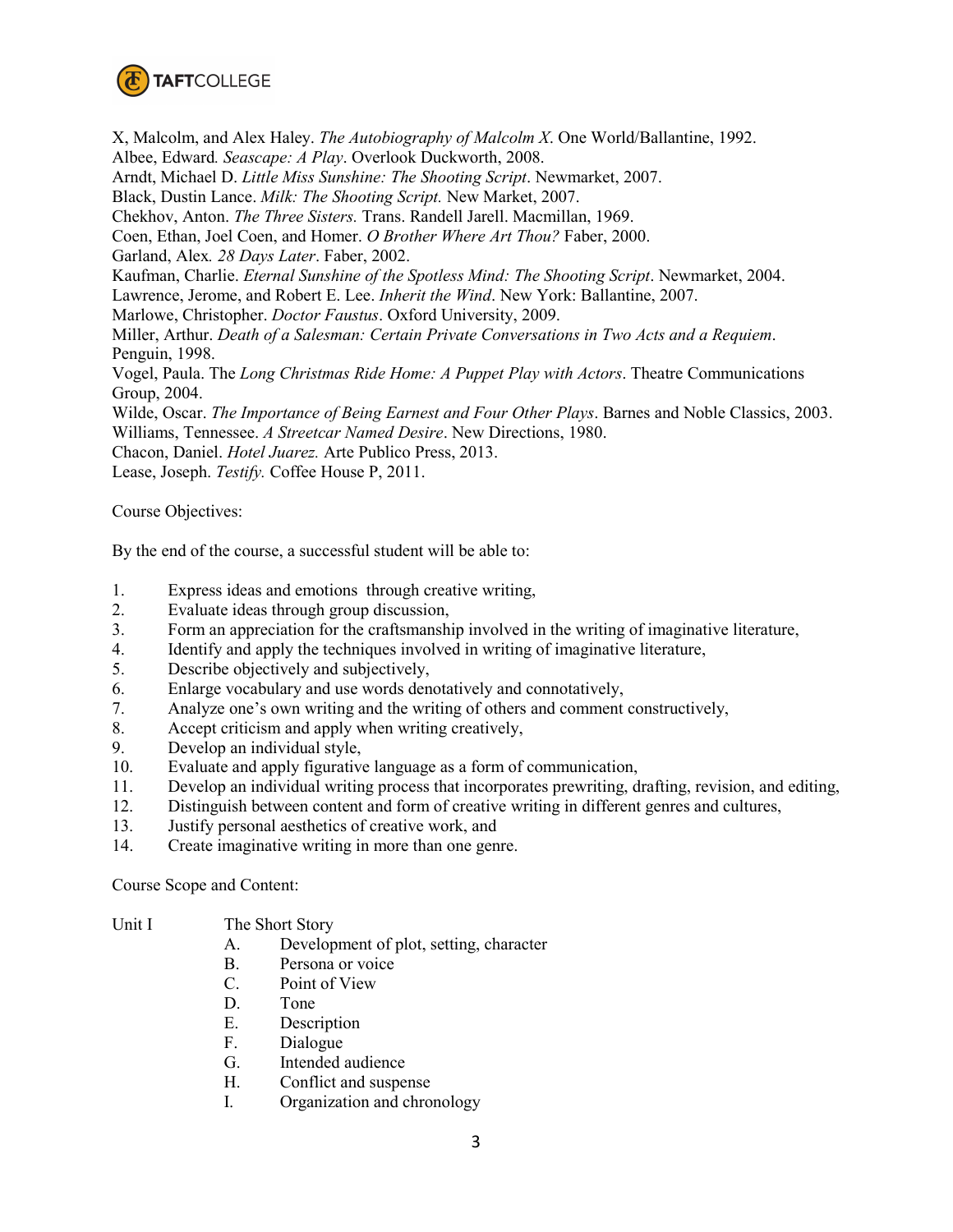

J. Theme & motif

# Unit II Poetry

- A. Verse forms: rhymed and unrhymed
- B. Concrete and abstract language
- C. Figurative language
- D. Theme, message
- E. Narrative and lyric poem
- F. Content and form
- G. Conceptual poetry

# Unit III Short Plays & Screenplays

- A. Adapting to a specific audience
- B. Development of plot and character
- C. Dialogue
- D. Setting and stage directions
- E. The stage—its advantages and limitations
- F. The actor and the audience
- G. The one-act play

# Unit IV Creative Nonfiction

- A. Purpose: Communication, entertainment, information, persuasion, commemoration, and evaluation
- B. Forms: Memoir, book review, travel writing, entertainment review, food writing, interview, produce evaluation/consumer report, and blog

Learning Activities Required Outside of Class:

The students in this class will spend a minimum of 6 hours per week outside of the regular class time doing the following:

- 1. Completing required reading,
- 2. Written work,
- 3. Writing critiques of classmates' submissions, and
- 4. Observing or participating in an activity related to course content.

## Methods of Instruction:

- 1. Class meeting will involve brief lecture, discussion and extended group critique,
- 2. Student selected examples of published works will be discussed for the purpose of demonstrating techniques and establishing standards of evaluation,
- 3. Student writings will be submitted and distributed the week before submission,
- 4. Frequent revision will be required,
- 5. A few assignments concerning the theory of writing will be given, and the experiences of professional writers will be considered,
- 6. The student will keep a record of ideas, observations and writing fragments as possible sources for later writing, and
- 7. Frequent student-instructor conferences via an online discussion group will be conducted.
- 8. Guided exploration of literary magazines, websites, and other possible venues for students to submit their work for publication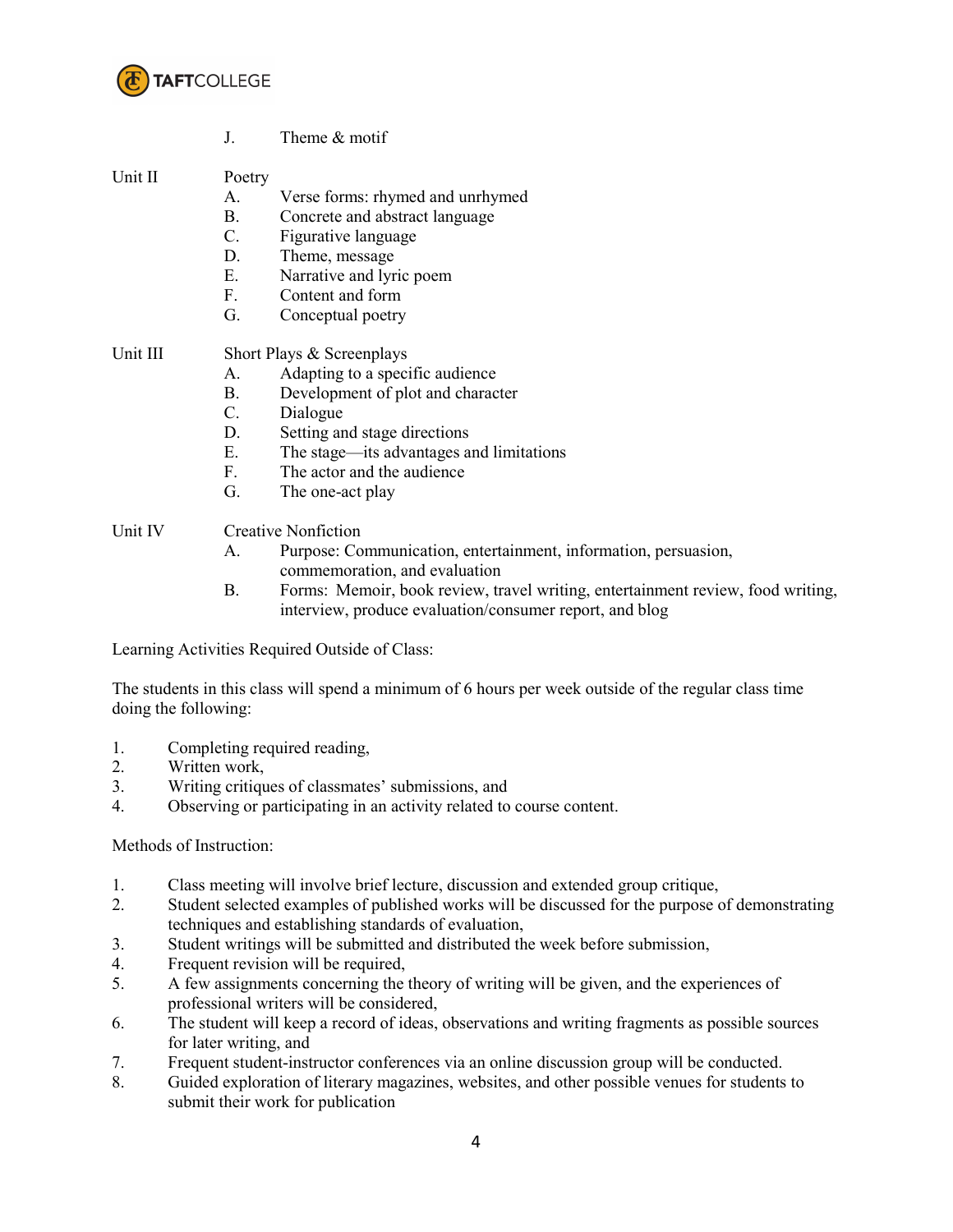

## Methods of Evaluation:

- 1. Substantial writing assignments, including:
	- a. Weekly submissions,
	- b. Statement of aesthetics,
	- c. Presentation on selected readings, and
	- d. Written and verbal critique of classmates submissions.
- 2. Submission for publication assignment, including:
	- a. Analysis of websites and literary publications to discern aesthetics and requirements of multiple publications
	- b. Preparation of a submission for publication that meets submission guidelines of an identified publication
	- c. Professionally formatted cover letter, if applicable, and/or identification of online submission manager platform
- 3. A final project and presentation, including:
	- a. a ten page collection of individual work, in chapbook form, demonstrating revision

Supplemental Data:

| TOP Code:                    | 150700: Creative Writing               |
|------------------------------|----------------------------------------|
| <b>SAM Priority Code:</b>    | E: Non-Occupational                    |
| <b>Distance Education:</b>   | Online; Offline                        |
| Funding Agency:              | Y: Not Applicable(funds not used)      |
| Program Status:              | 1: Program Applicable                  |
| Noncredit Category:          | Y: Not Applicable, Credit Course       |
| <b>Special Class Status:</b> | N: Course is not a special class       |
| <b>Basic Skills Status:</b>  | N: Course is not a basic skills course |
| Prior to College Level:      | Y: Not applicable                      |